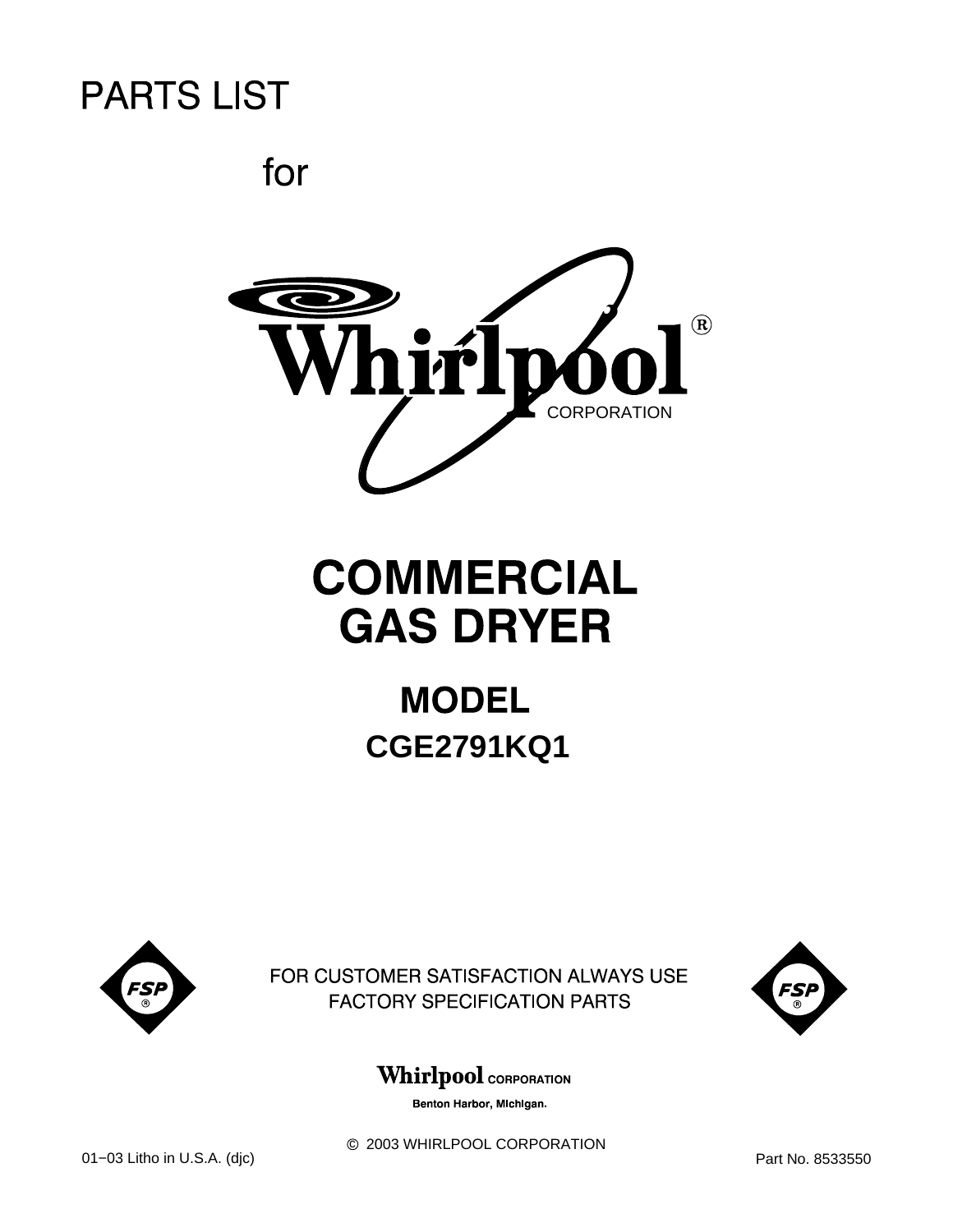

FOR ORDERING INFORMATION REFER TO PARTS PRICE LIST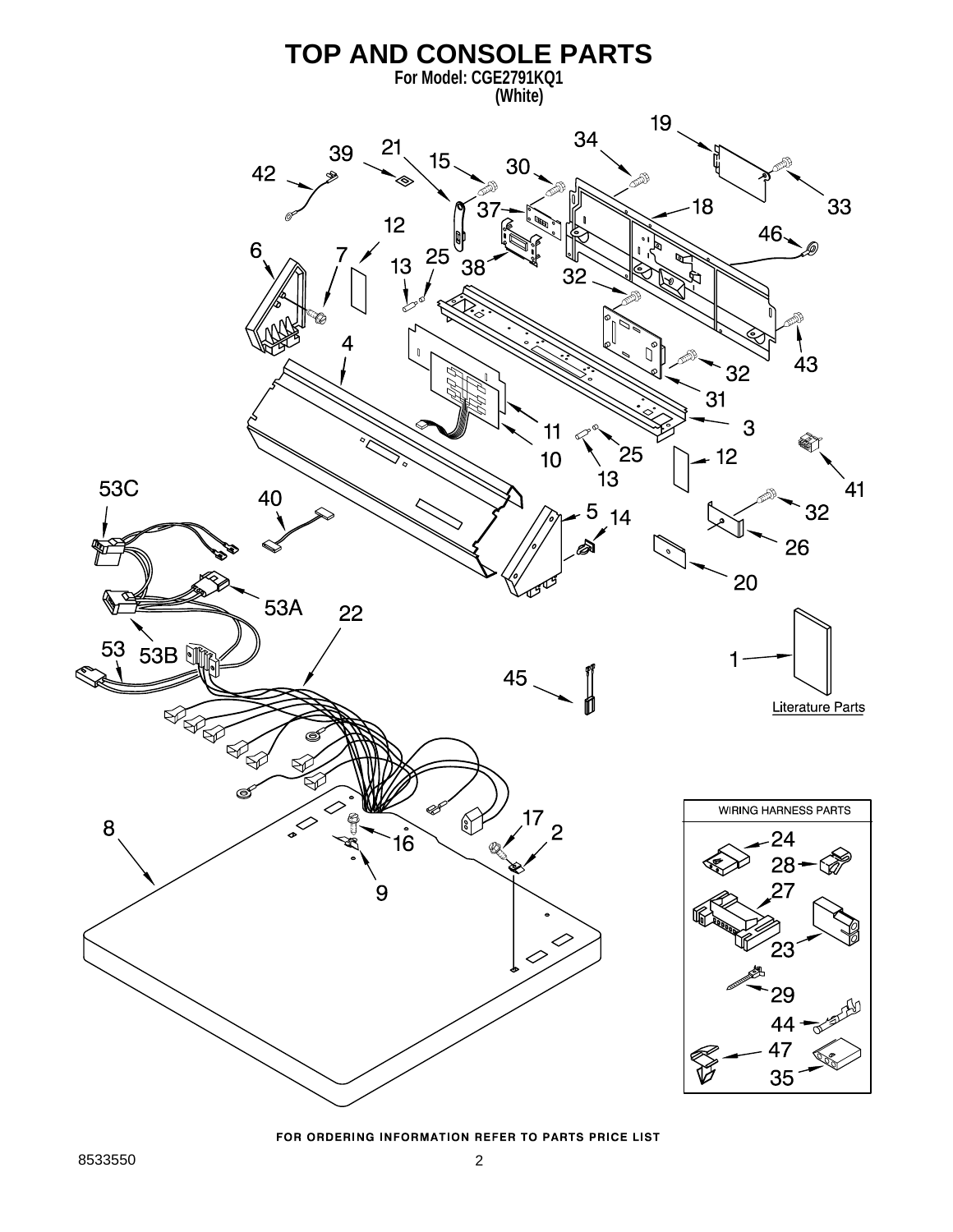# **TOP AND CONSOLE PARTS**

#### **For Model: CGE2791KQ1 (White)**

| Illus.         | Part          |                              | Illus. | Part           |                           | Illus. | Part             |                           |
|----------------|---------------|------------------------------|--------|----------------|---------------------------|--------|------------------|---------------------------|
| No.            | No.           | <b>DESCRIPTION</b>           | No.    | No.            | <b>DESCRIPTION</b>        | No.    | No.              | <b>DESCRIPTION</b>        |
|                |               |                              |        |                |                           |        |                  |                           |
|                |               | Literature Parts             | 15     |                | 3390647 Screw, 8-18 x 1/2 | 32     |                  | 3393909 Screw, 8-32 x 7/8 |
|                |               | LIT8527810 Instructions,     | 16     | 3393918 Screw, |                           | 33     |                  | 3390814 Screw, 8-18 x 3/8 |
|                |               | Installation                 |        |                | $8 - 18 \times 11/32$     | 34     |                  | 693995 Screw, 8-18 x 3/8  |
|                |               | LIT8527859 Wiring Diagram    | 17     | 8281182 Screw, |                           | 35     |                  | 3936144 Connector,        |
|                |               | LIT8527811 Tech Sheet        |        |                | $8 - 18 \times 1 - 1/4$   |        |                  | 3-Circuit                 |
|                |               | LIT8533550 Repair Parts List | 18     |                | 8317305 Panel, Rear       | 37     |                  | 3407166 Board, Display    |
|                |               |                              |        |                | (Upper)                   | 38     |                  | 3406980 Lens, Display     |
| $\overline{c}$ |               | 357213 Nut, Push-In          | 19     | 8317340        | Cover.                    | 39     | 3363338 Clip (3) |                           |
| 3              |               | 3978881 Bracket, Control     |        |                | <b>Terminal Block</b>     | 40     | 3955147          | <b>Wire Harness</b>       |
| 4              |               | 8527821 Panel, Control       | 20     |                | 3955405 Plug, Panel       |        |                  | (Display)                 |
| 5              |               | 3949737 Cap, End (R.H.)      | 21     |                | 8318255 Strap, Console    | 41     |                  | 3955146 Harness Jumper    |
| 6              |               | 3949734 Cap, End (L.H.)      | 22     |                | 8529871 Harness, Main     |        |                  | (Controller)              |
| $\overline{7}$ |               | 97787 Screw, 11-16 x 3/4     | 23     |                | 717252 Receptacle         | 42     | 3401706          | Wire, Ground              |
| 8              | 3978884 Top   |                              |        |                | $(2-Way)$                 |        |                  | (Control Board)           |
| 9              | 3355753 Clip, |                              | 24     |                | 717253 Receptacle         | 43     | 90864            | Screw, 10-24 x 1/2        |
|                |               | <b>Static Ground</b>         |        |                | $(2-Way)$                 |        |                  | (Ground)                  |
| 10             |               | 3407171 Switch Membrane      | 25     |                | 3951768 Cap, Stud         | 44     |                  | 94614 Terminal            |
| 11             |               | 3950773 Backer Plate         | 26     |                | 3955406 Plug, Retainer    | 45     |                  | 3406196 A.C. Line Filter  |
| 12             |               | 3950775 Backer Plate         | 27     |                | 3395683 Housing,          | 46     |                  | 3398893 Ground Wire       |
|                |               | Side $(2)$                   |        |                | Connector                 | 47     |                  | 3394427 Clip, Harness     |
| 13             |               | 3950774 Mounting Stud        | 28     |                | 357572 Clip, Ground       | 53     |                  | 3401850 Harness, Gas      |
| 14             |               | 689559 Nut, Push-In          | 29     |                | 3391018 Tie, Cable        | 53A    |                  | 697779 Plug, 3-Way        |
|                |               |                              | 30     |                | 90767 Screw, 8-18 x 3/8   | 53B    |                  | 3403498 Connector,        |
|                |               |                              | 31     |                | 3407165 Board, Control    |        |                  | 3 Position                |
|                |               |                              |        |                |                           | 53C    | 3403499          | Connector,                |
|                |               |                              |        |                |                           |        |                  | 2 Position                |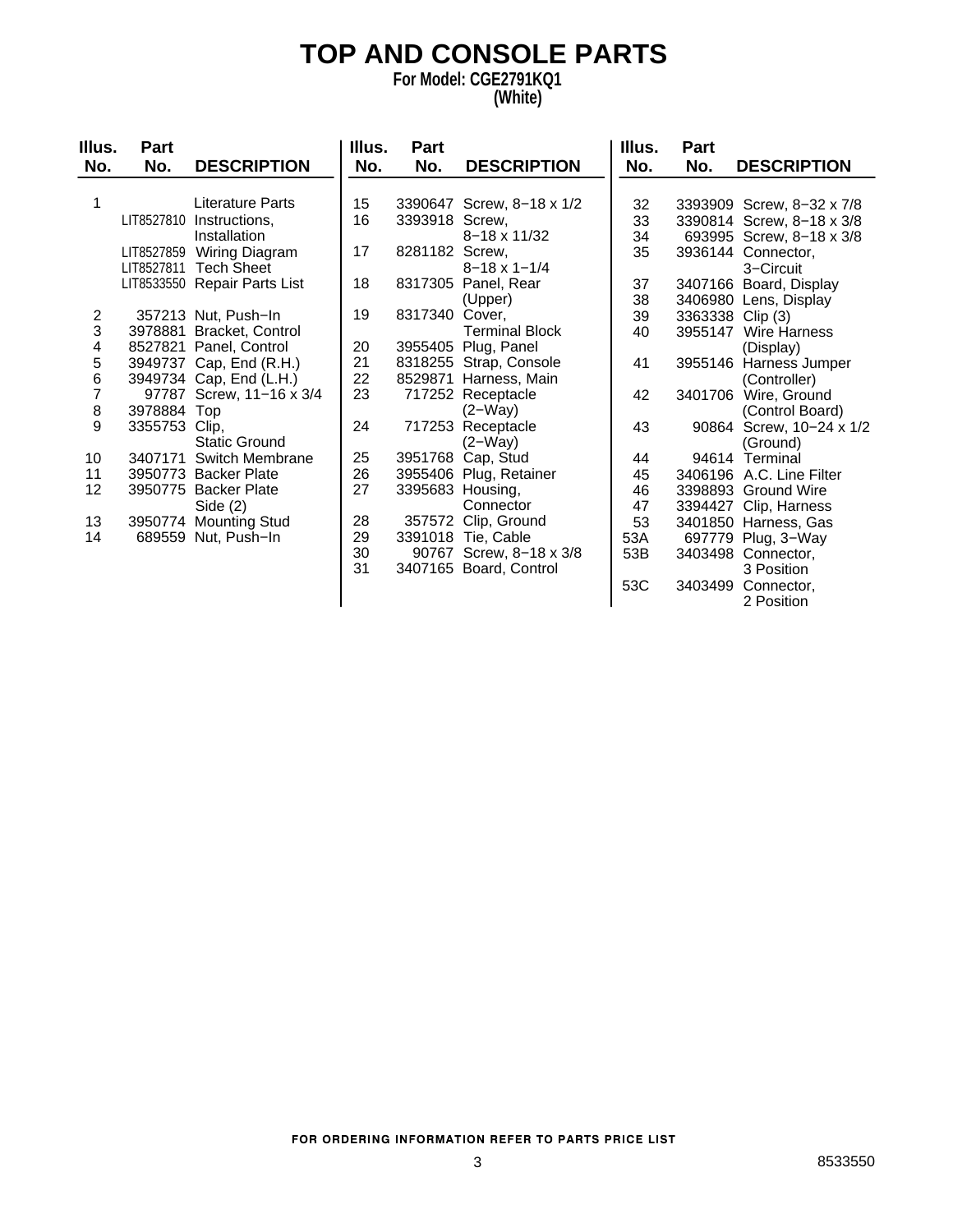

FOR ORDERING INFORMATION REFER TO PARTS PRICE LIST

8533550 4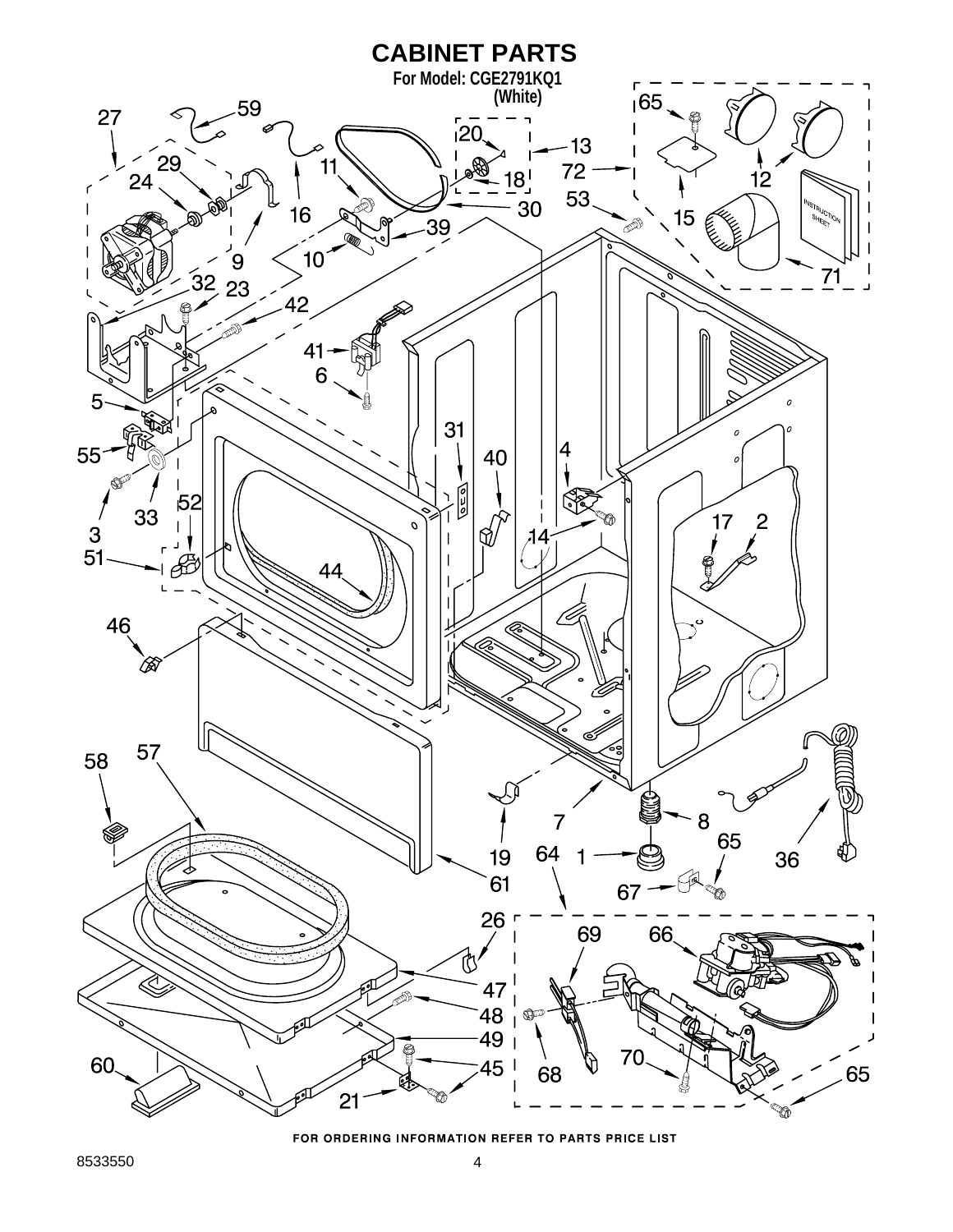### **CABINET PARTS For Model: CGE2791KQ1**

#### **(White)**

| Illus.         | Part            |                                      | Illus. | Part           |                            | Illus. | Part           |                                    |
|----------------|-----------------|--------------------------------------|--------|----------------|----------------------------|--------|----------------|------------------------------------|
| No.            | No.             | <b>DESCRIPTION</b>                   | No.    | No.            | <b>DESCRIPTION</b>         | No.    | No.            | <b>DESCRIPTION</b>                 |
|                |                 |                                      |        |                |                            |        |                |                                    |
| 1              |                 | 3391943 Boot, Foot                   | 23     |                | 3390663 Screw, 10-16 x 1/2 | 55     |                | 8066120 Lever, Snap                |
| $\overline{c}$ |                 | 8529757 Bracket Burner               | 24     |                | 3393657 Restrainer, Belt   |        |                | Switch                             |
| 3              |                 | 3393258 Screw, 10-16 x 1/2           | 26     |                | 3389249 Nut, "U" (4)       | 57     |                | 3390735 Seal, Door                 |
| 4              |                 | 3391846 Clip, Front                  | 27     |                | 8538264 Motor Assembly     | 58     |                | 3392538 Catch, Door                |
|                |                 | Panel (2)                            |        |                | (60 Hz.)                   |        |                | Assembly                           |
| 5              | 3394881         | Switch, Broken                       | 29     | 3389627        | Pulley 60 Hz               | 59     | 3398948        | Wire, Jumper                       |
|                |                 | Belt                                 | 30     |                | 3387610 Belt, Drive        | 60     |                | 3389522 Handle, Door               |
| 6              |                 | 697773 Screw, 6-20 x 7/8             | 31     |                | 3390902 Clip, Door         | 61     |                | 697215 Panel, Toe                  |
| $\overline{7}$ | 8310656 Cabinet |                                      |        |                | Hinge $(2)$                | 64     |                | 3401797 Burner Assembly            |
| 8              |                 | 3392100 Foot, Dryer                  | 32     |                | 3387118 Bracket, Motor     |        |                | 60 Hz.                             |
|                |                 | (Plastic)                            | 33     | 3392186 Washer |                            |        |                | (Refer To Pages                    |
|                |                 | 279810 Foot - Optional               | 36     |                | 3401401 Cord, Power        |        |                | 8 & 9 For Further                  |
|                |                 | (Extended Length                     | 39     |                | 3388674 Bracket, Idler     |        |                | Breakdown)                         |
|                |                 | Package Of 2)                        | 40     |                | 3388600 Clip, Lint Duct    | 65     | 3390647        | Screw, 8-18 x 1/2                  |
|                |                 | (Not Included)                       | 41     |                | 3406109 Door Switch        | 66     |                | 3401775 Valve, Gas                 |
| 9              |                 | 660658 Clamp, Motor (2)              |        |                | Assembly                   |        |                | (Complete)                         |
| 10             |                 | 3387374 Spring, Idler                | 42     | 98129          | Screw,                     |        |                | 60 Hz                              |
| 11             |                 | 3389420 Retainer, Idler              |        |                | 6/20 x 1 1/16              | 67     | 3387561        | Clamp, Pipe                        |
| 12             |                 | 697750 Plug, Multivent               | 44     |                | 3387242 Seal, Front Panel  | 68     | 3393909        | Screw, 8-32 x 5/8                  |
| 13             |                 | 3388672 Pulley Assembly              | 45     |                | 342055 Screw, 8-18 x 1/2   | 69     | 686590 Ignitor |                                    |
| 14             |                 | 3391915 Screw, 10-16 x 1             | 46     |                | 3388229 Retainer           | 70     |                | 3387057 Screw, 8-18 x 3/8          |
| 15             |                 | 3394331 Plate, Cover                 | 47     |                | 3392563 Door, Rear         | 71     |                | 279731 $4" - 90°$                  |
| 16             |                 | 3394081 Wire, Belt Switch            | 48     |                | 694091 Screw, 8-18 x 3/8   |        |                | Elbow                              |
| 17<br>18       |                 | 693995 Screw, 8-18 x 3/8             | 49     |                | 3387872 Door, Front        |        |                |                                    |
| 19             |                 | 233520 Washer, Thurst                | 51     |                | 3393081 Lower Front Panel  |        |                |                                    |
| 20             | 297092 Clip (2) |                                      | 52     |                | 696144 Strike, Door        |        |                | <b>Optional Parts Not Included</b> |
| 21             |                 | 690997 Tri-Ring<br>Hinge And Pin (2) | 53     |                | 697776 Screw, Ground       |        |                |                                    |
|                | 3389247         |                                      |        |                | $10 - 16 \times 1/2$       |        |                | <b>Dryer Exhaust Kit</b>           |
|                |                 |                                      |        |                |                            |        |                |                                    |

(For Side & Bottom Venting)

72 279818 White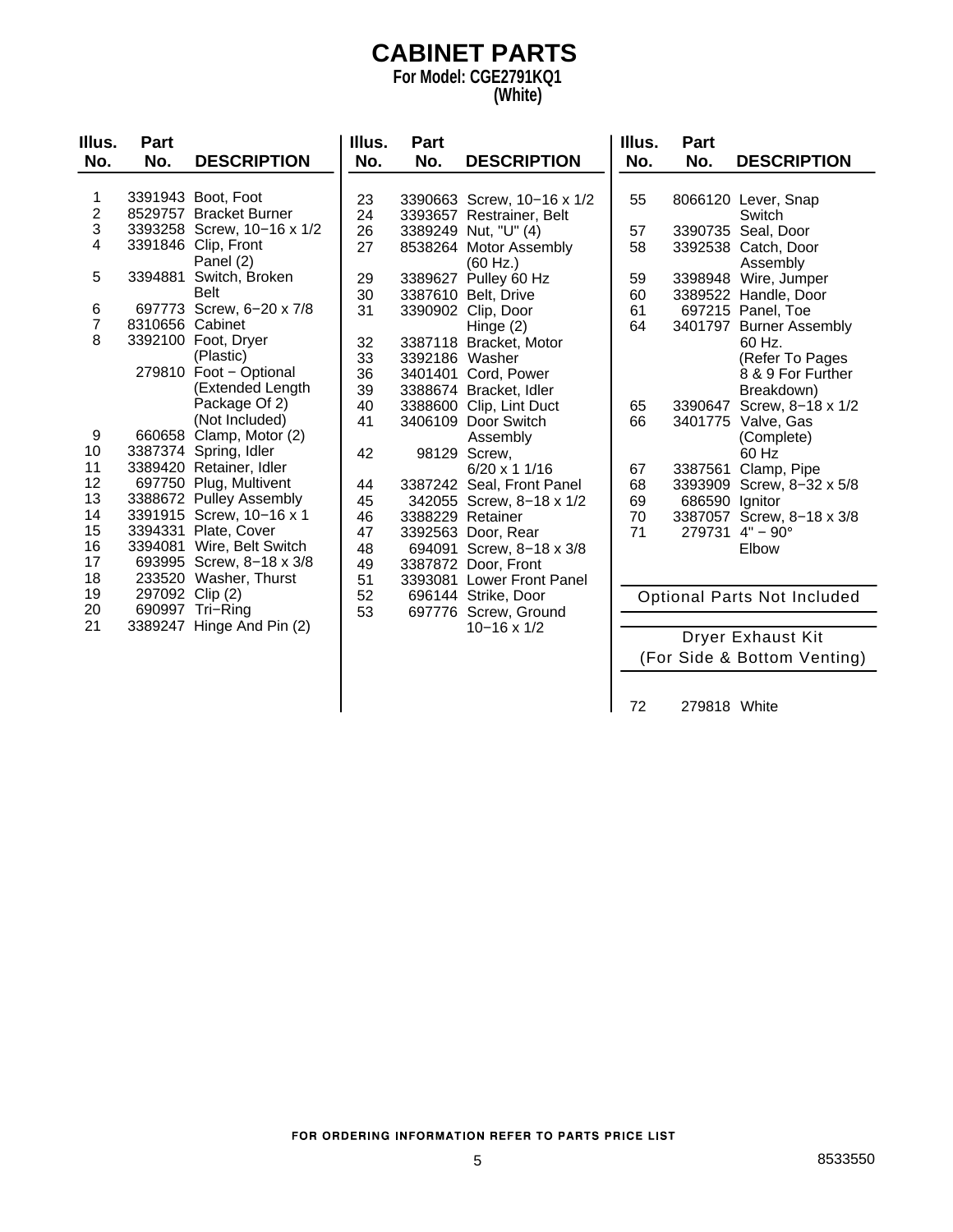

#### FOR ORDERING INFORMATION REFER TO PARTS PRICE LIST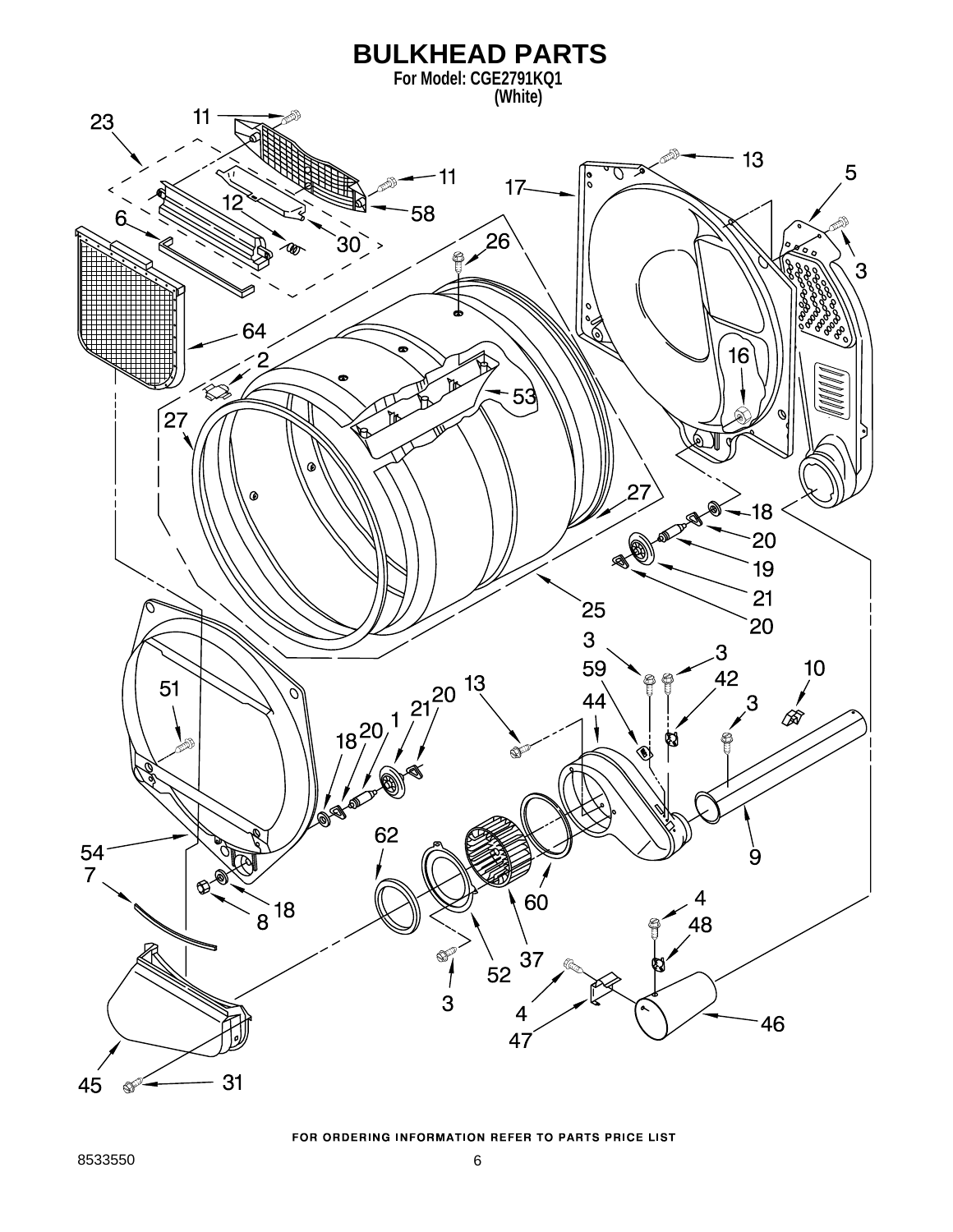## **BULKHEAD PARTS**

**For Model: CGE2791KQ1**

#### **(White)**

| Illus.            | <b>Part</b>    |                            | Illus. | Part         |                            | Illus. | <b>Part</b> |                            |
|-------------------|----------------|----------------------------|--------|--------------|----------------------------|--------|-------------|----------------------------|
| No.               | No.            | <b>DESCRIPTION</b>         | No.    | No.          | <b>DESCRIPTION</b>         | No.    | No.         | <b>DESCRIPTION</b>         |
|                   |                |                            |        |              |                            |        |             |                            |
|                   |                | 3399508 Shaft, R.H. Thread | 13     |              | 3390647 Screw, 8-18 x 1/2  | 44     |             | 8541568 Housing, Blower    |
| 2                 |                | 8066086 Drum Hole          | 16     | 3387709 Nut. |                            | 45     |             | 8530036 Lint Duct Assembly |
|                   |                | Plug                       |        |              | $3/8 - 16$ (L.H.)          | 46     |             | 8066047 Funnel, Burner     |
| 3                 |                | 3390646 Screw, 8-18 x 5/16 | 17     |              | 3387809 Bulkhead, Rear     | 47     |             | 338906 Sensor, Radiant     |
| 4                 |                | 90767 Screw, 8-18 x 3/8    | 18     |              | 3387459 Washer, Support    | 48     |             | 3391912 Thermostat 255°    |
| 5                 |                | 3394346 Air Duct Assembly  | 19     |              | 3399509 Shaft, L.H. Thread |        |             | $(124^{\circ}C)$           |
| 6                 |                | 697813 Seal, Outlet        | 20     |              | 690997 Ring, Tri           | 51     |             | 3357011 Screw, 10-16 x 1/2 |
|                   |                | Housing                    | 21     |              | 8536973 Roller, Support    | 52     |             | 697771 Cover, Blower       |
| 7                 |                | 697814 Seal, Drum Front    | 23     |              | 3394985 Housing, Outlet    |        |             | (Includes Illus.           |
| 8                 | 3359452 Nut,   |                            | 25     |              | 8318215 Drum Complete      |        |             | Nos. 60 & 62)              |
|                   |                | $3/8 \times 16$ (R.H.)     | 26     |              | 97787 Screw, 11-16 x 3/4   | 53     |             | 697693 Baffle, Drum (3)    |
| 9                 |                | 8318486 Exhaust Pipe       | 27     |              | 697694 Seal, Drum          | 54     |             | 697557 Bulkhead, Front     |
| 10                | 3388229 Clip   |                            | 30     |              | 3394984 Door, Lint Screen  | 58     |             | 8299979 Grill, Outlet      |
| 11                | 3387230 Screw. |                            | 31     |              | 487909 Screw, 8-15 x 1/2   | 59     |             | 3392519 Thermal Fuse       |
|                   |                | 10-16 x 13/16              | 37     |              | 697772 Wheel, Blower       | 60     |             | 697770 Seal, Cover Plate   |
| $12 \overline{ }$ |                | 3394986 Spring, Lint       | 42     |              | 3387138 Thermostat         | 62     |             | 697769 Seal, Lint Duct     |
|                   |                | Door                       |        |              |                            | 64     |             | 3390721 Screen, Lint       |

## **OPTIONAL PARTS (NOT INCLUDED)**

**Illus. Part**

**No. No. DESCRIPTION**

#### **ACCESSORY PARTS**

4392067 Kit, Dryer Repair 8522199 Kit, Dryer Vent Testing

### **PAINT, TOUCH−UP (1/2oz.)**

72017 White

### **PAINT, PRESSURIZED SPRAY (12 oz.)**

350930 White 350938 Primer, Gray

### **PAINT, BULK (1 qt.)**

799344 White (Uncut)

FOR ORDERING INFORMATION REFER TO PARTS PRICE LIST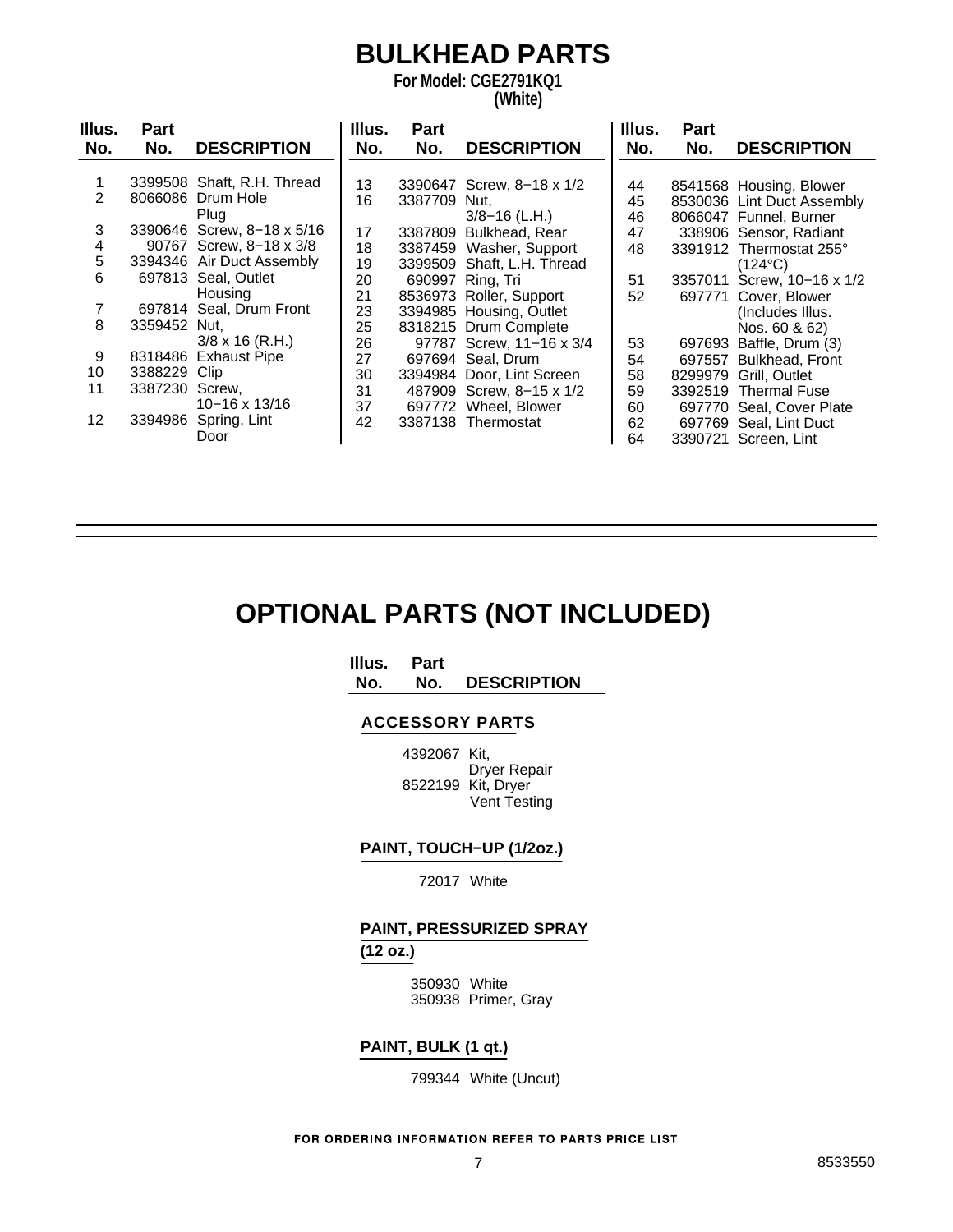### **3401797 BURNER ASSEMBLY**

**For Model: CGE2791KQ1 (White)**

USE WITH TYPE 1 - NATURAL, TYPE 2 - MIXED, AND TYPE 4 - LIQUEFIED PROPANE AND BUTANE GASES